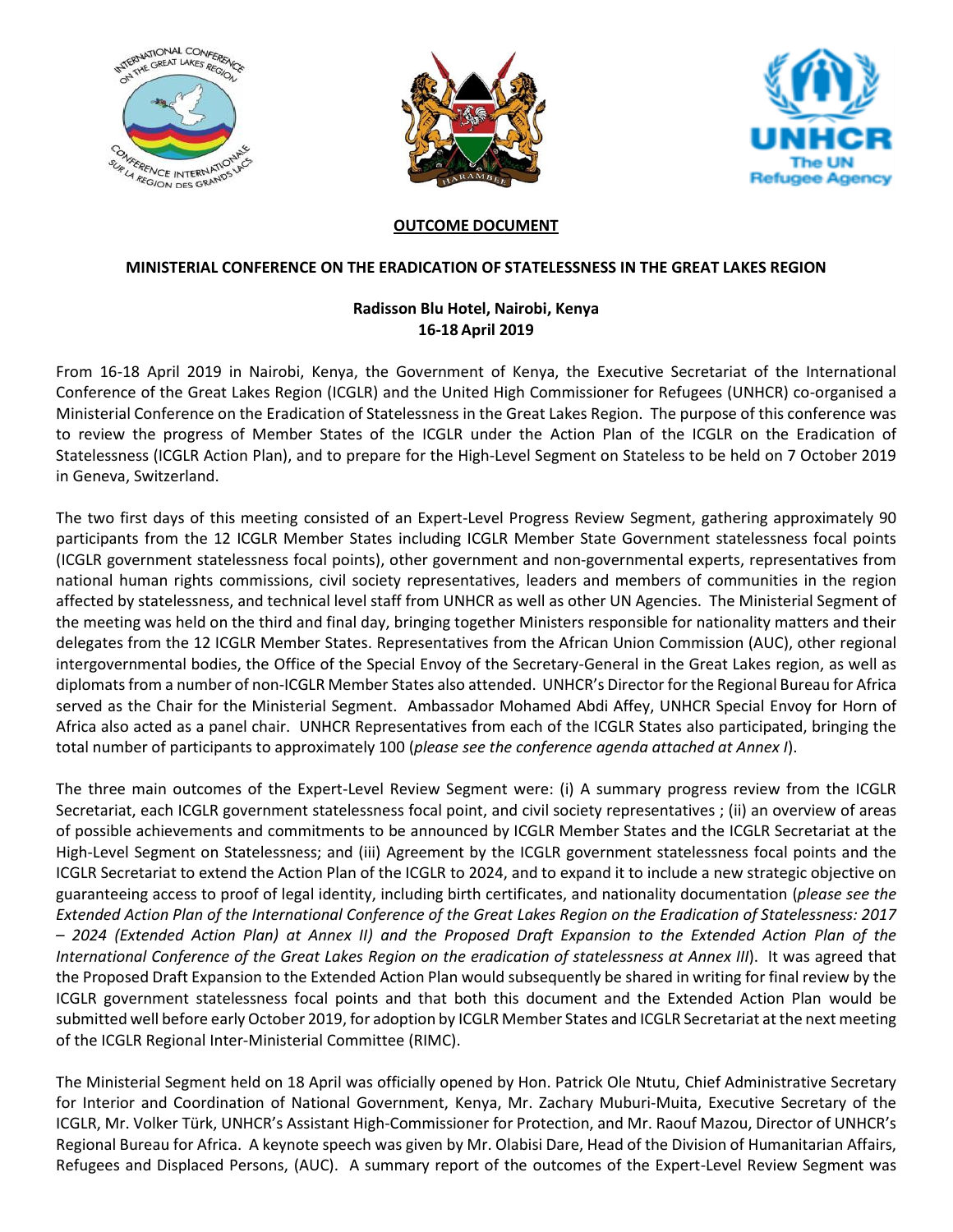delivered by Mr. Jacques Essissongo, ICGLR government statelessness focal point from the Republic of Congo. The Chairperson of the Makonde community, Mr. Thomas Nguli, provided a personal testimony of the impact of finally being recognized as a Kenyan citizen following decades of being left stateless. This was followed by a performance by the Makonde Dancers. On behalf of civil society organisations working on statelessness and related issues in the region, Ms. Achieng Akena, Executive Director of International Refugee Rights Initiative, delivered a statement pledging to support Governments in the region through complementary efforts to meet their commitments to eradicate statelessness.

The key outcomes of the Ministerial Segment of the conference were the following achievements and indicative pledges by ICGLR Member States, as well as organisations from the region, to be delivered at the High-Level Segment on Statelessness. These indicative pledges were delivered either by Ministers in attendance at the meeting or by their delegates (*please note that official statements delivered on 18 April 2019 are available on the [UNHCR data portal on](https://data2.unhcr.org/en/situations/statelessgl)  [statelessness in the Great Lakes Region](https://data2.unhcr.org/en/situations/statelessgl)*) and in the case of organisations by their respective representatives at this event:

## **Angola**

- Accede to the 1954 Convention relating to the Status of Stateless Persons and the 1961 Convention on the Reduction of Statelessness;
- Form a technical committee on statelessness;
- Continue to provide national ID cards to all nationals;
- Ensure birth registration and certification for all new-borns in Angola, including refugee children; and
- Continue to assist former Angolan refugees in neighbouring countries who did not opt to be repatriated to Angola by issuing them with nationality documents which will then enable them to achieve a solution in this host country.

### **Burundi**

- Before October 2019, ensure that the Parliament gives its assent to the accession process to the 1954 Convention relating to the Status of Stateless Persons and the 1961 Convention on the Reduction of Statelessness;
- Before October 2019, adopt and validate a national action plan to end statelessness;
- Before 2024, take advantage of the existing momentum to reform the nationality law; and
- By 2024, fully sensitize the people of Omani origin on the legal options available to them, including naturalisation as Burundian citizens.

## **Central African Republic**

- Accede to the 1954 Convention relating to the Status of Stateless Persons and the 1961 Convention on the Reduction of Statelessness;
- Reaffirm commitments made by the Government of the Central African Republic at the Ministerial Meeting in Geneva in 2011 to eradicate statelessness;
- In 2019, form an inter-ministerial committee on statelessness; and
- In 2019, finalise the national action plan to end statelessness.

### **Democratic Republic of Congo**

- At the High-Level Segment on Statelessness, accede to the 1954 Convention relating to the Status of Stateless Persons and the 1961 Convention on the Reduction of Statelessness;
- In 2019, finalise the study on nationality and statelessness;
- In 2019, institutionalize the collection of data on stateless persons in the upcoming national census; and
- In 2019, promote birth registration to prevent statelessness.

### **Kenya**

In 2019, re-establish a task force on statelessness;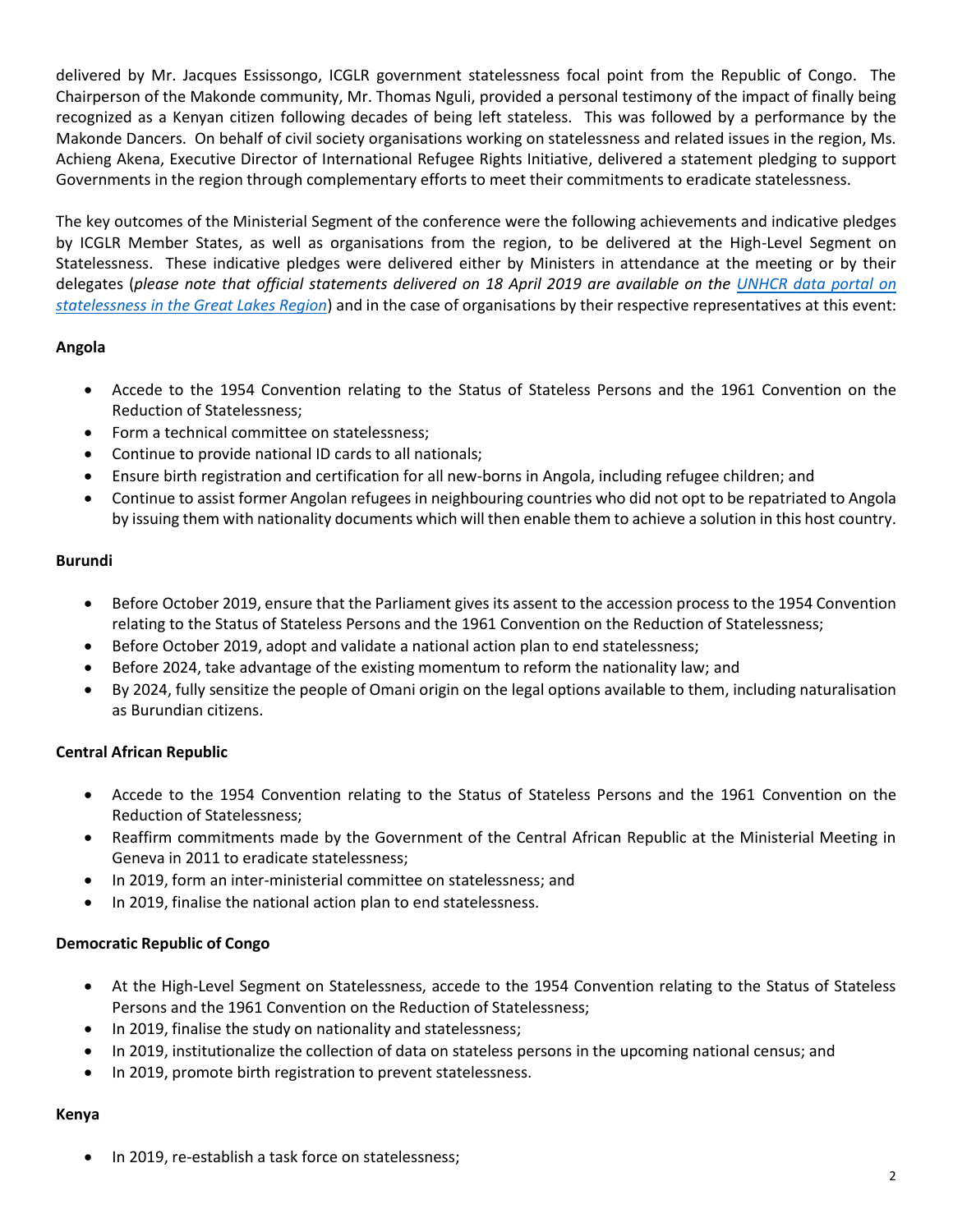- In 2019, validate the draft National Action Plan to eradicate statelessness followed by its implementation;
- By 2020, recognise and register as Kenyan citizens members of the Shona community, who qualify for citizenship under the law;
- By 2020, enact a new Births and Deaths Registration Act that provides safeguards to prevent statelessness;
- By 2021, accede to the 1954 Convention relating to the Status of Stateless Persons and the 1961 Convention on the Reduction of Statelessness;
- By 2023, complete legal reforms to address and remedy statelessness in Kenya permanently; and
- Continue to provide protection for stateless persons and those at risk of statelessness to ensure that they enjoy their basic human rights.

### **Rwanda**

- Establish a national taskforce on statelessness in collaboration with local authorities in the near future;
- Draft a concept note and terms of reference to guide the work of the taskforce;
- Conduct a census of the number of stateless persons and those at risk of statelessness in the country;
- Enact the revised nationality organic law; and
- Grant Rwandan nationality to all those found to be stateless or at risk of statelessness in the country.

### **Republic of Congo**

- By the end of May 2019, validate the national action plan to eradicate statelessness;
- By October 2019, accede to the 1954 Convention relating to the Status of Stateless Persons and the 1961 Convention on the Reduction of Statelessness;
- By December 2019, ensure that any person found without a birth certificate during the national census for civil status registration and documentation be issued with a birth certificate;
- By 2021, complete the law reform to omit any discriminatory provision and others articles that may cause statelessness;
- By 2022, ensure that there are no children in the Republic of Congo without a birth certificate; and
- By 2022, put in place a national statelessness determination procedure.

## **South Sudan**

The Minister was unable, at short notice, to attend the meeting. An official statement with indicative commitments will be forthcoming. However, on 16 April 2019, during the Expert-Level Segment of Meeting, the government statelessness focal point highlighted the following areas as those in which the Government of South Sudan is considering making commitments at the High-Level Segment on Statelessness:

- Approval of a National Action Plan;
- Accession to the two statelessness conventions;
- Law reform to introduce a safeguard in the nationality law to grant nationality to children born on the territory who would otherwise be stateless;
- Improved access to birth registration procedures for all born on the territory, including simplified late birth registration; and
- Access to documentary proof of nationality for all nationals.

### **Sudan**

Noting the current challenges that the country is facing in terms of its political situation, Sudan nevertheless made the following indicative pledges in the expectation that these will be undertaken as soon as the political situation in the country permits: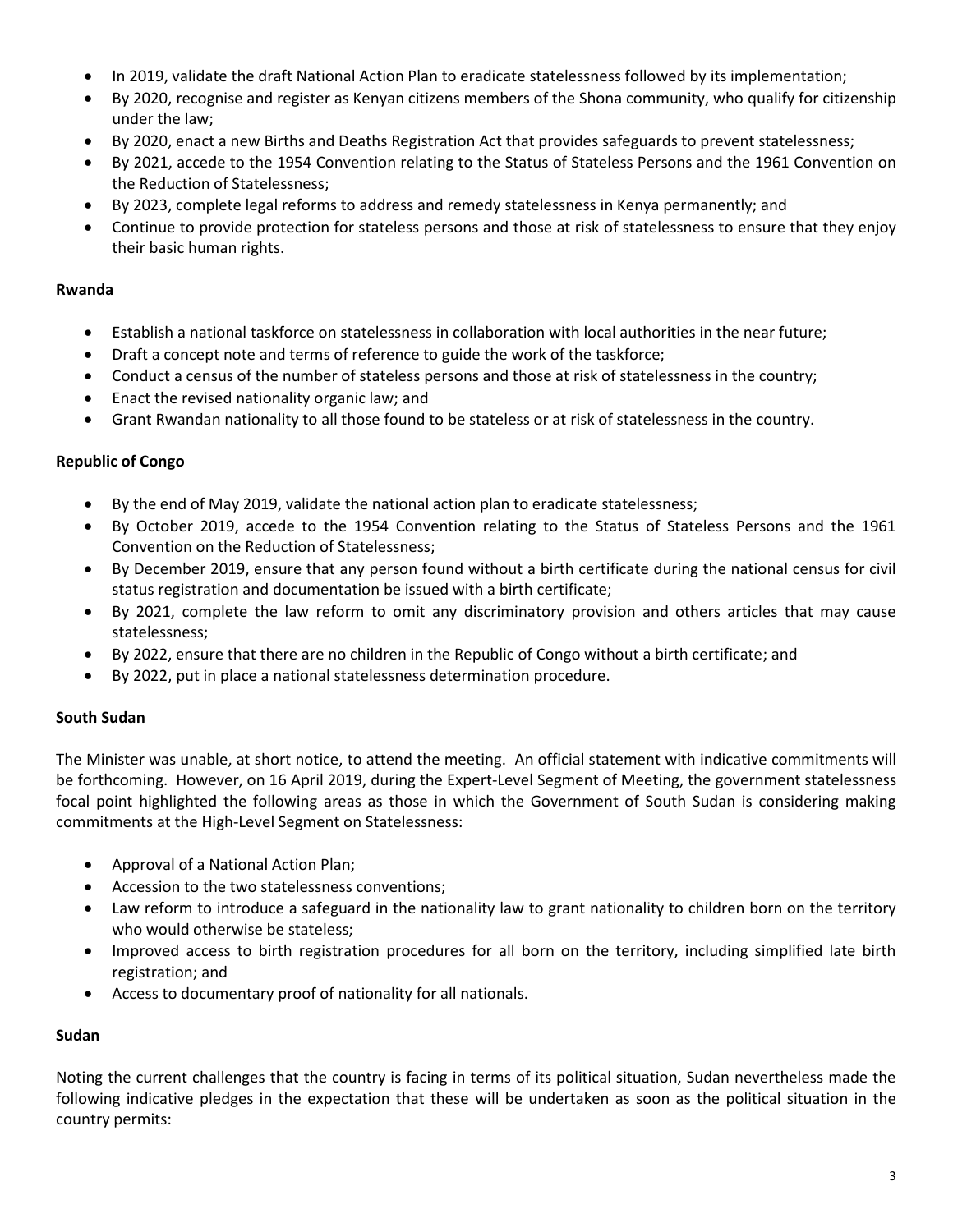- By the end of 2019, establish a national plan to address statelessness in Sudan;
- Continue ongoing efforts to ensure that all children born in the territory of Sudan have access to birth registration;
- Continue law reform efforts to ensure elimination of gender discrimination in nationality matters; and
- Accede to the 1954 Convention relating to the Status of Stateless Persons and the 1961 Convention on the Reduction of Statelessness.

# **Uganda**

- Accede to the 1961 Convention on the Reduction of Statelessness noting that the State has the option to deposit its instruments of accession at a special treaty event at the High-Level Segment in October 2019;
- By the end of 2019, finalise and approve a National Action Plan to serve as the national strategy to eradicate statelessness in the country by 2024 ;
- By 2021, complete a legal study on statelessness and citizenship in order to better understand and address the factors leaving certain populations stateless or at risk of statelessness and to support comprehensive legal and constitutional reform;
- By 2024, introduce and implement safeguard in its nationality law to grant nationality to children born on the territory who would otherwise be stateless;
- By 2024, introduce a law reform to prevent denial of attribution of nationality at birth on discriminatory grounds; and
- By 2024, ensure that the Maragoli, Benet, Ugandan-Asian and other unrecognised communities present in Uganda since before 1926 are recognised as citizens of Uganda.

# **United Republic of Tanzania**

- Accede to and domesticate the 1954 Convention relating to the Status of Stateless Persons and the 1961 Convention on the Reduction of Statelessness;
- By the end of May 2019, establish a Government statelessness steering committee with a dedicated working group and reinforce the capacity of this steering committee for effective implementation of the pledges to be delivered at the High Level Segment on Statelessness;
- By end of May 2019, appoint an expert researcher to work with the Immigration Department for the purpose of conducting intensive study/research to ascertain the magnitude/gravity of the problem of statelessness in the country whose findings will chart the road map towards the accession and domestication of international instruments on statelessness;
- By end of June 2019, gather inputs from all stakeholders on the National Action Plan to end statelessness and table it to the Steering Committee for its validation; and
- Sensitise Members of Parliament and Senior Government Officials handling various policy and legal reforms on the issue of statelessness.

## **Zambia**

- Take all necessary steps towards lifting reservations to the 1951 Convention Relating to the Status of Refugees and the 1954 Convention Relating to the Status of Stateless Persons;
- By the end of June 2019, establish a task force on statelessness and draft the National Action Plan for the eradication of statelessness; Take all necessary steps to complete the issuance of Residence Permits to at least 17,000 former refugees, who have opted to remain in Zambia, in collaboration with the Government of Angola;
- By the end of April 2019, launch and validate the study on "Statelessness and Issues Relating to Nationality in Zambia"; and
- By 2020, take all necessary measures to accede to the 1961 Convention on the Reduction of Statelessness.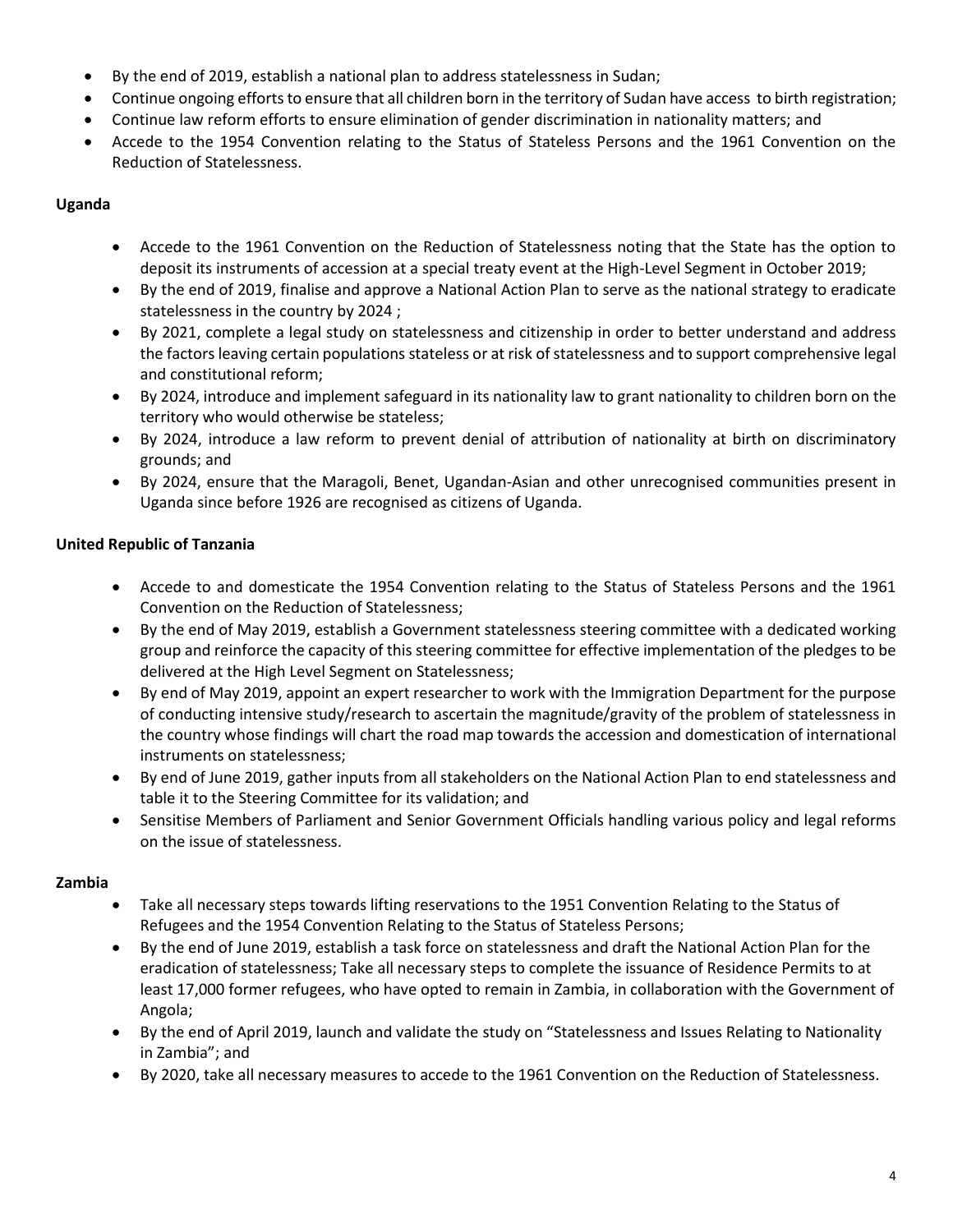### **African Union Commission (AUC)**

- Continue to mainstream efforts on the collection, analysis and dissemination of data on statelessness by supporting the implementation of the Nouakchott Declaration and supporting the implementation of programs such as the Africa Programme for Accelerated Improvement of Civil Registration and Vital Statistics;
- Before October 2019, submit the draft Protocol to the African Charter on Human and Peoples' Rights on Specific Aspects of the Right to Nationality and Eradication of Statelessness in Africa for adoption by the AU Assembly;
- Throughout 2019 and beyond, fully integrate the issue of statelessness in all activities of the African Union theme of the year for 2019"Refugees, Returnees and Internally Displaced Persons: Towards Durable Solution to Forced Displacement in Africa";
- In 2019 and beyond, strengthen the African Union's capacity building and training initiatives on statelessness by fully integrating statelessness issues in its capacity building and training initiative named "Livingstone Syllabus"; and
- Throughout 2019 and beyond, and in cooperation with the African Commission on Human and Peoples' Rights, particularly the Special Rapporteur on the Human Rights of Refugees, IDPs and Migrants, advocate for Member State ratification and implementation of the Protocol to the African Charter on Human and Peoples' Rights on Specific Aspects of the Right to Nationality and Eradication of Statelessness in Africa (once adopted) and other relevant international conventions on statelessness.

### **Commission of Central African Economic and Monetary Community (CEMAC)**

- Building on the N'djamena Initiative adopted in December 2018 on the eradication of statelessness in Central [Africa,](https://data2.unhcr.org/en/documents/download/67429) facilitate the appointment of Government Focal Points on Statelessness in all CEMAC Member States before early October 2019,; and
- By 2021, in consultation with UNHCR, commission a regional study to identify gaps in national legal frameworks on nationality and documentary proof of nationality in CEMAC Member States and partner States that could lead to statelessness, and to map profiles of those who are stateless or at risk of statelessness.

## **Executive Secretariat of the ICGLR**

- Finalize the content of Draft Expansion of Action Plan of ICGLR with the ICGLR government focal points before the next ICGLR RIMC;
- Present the Extended Action Plan and the Expansion of the Action Plan to relevant Ministers of ICGLR Member States for their final adoption, at the next ICGLR RIMC so that the ICGLR Executive Secretariat may present this newly adopted action plan of ICGLR at the HLS.

### **Office of the Special Envoy of the Secretary-General for the Great Lakes region**

 Continue to advocate with and work with the signatories of the Peace, Security and Cooperation Framework to implement their commitments to advance peace and security in the region, including to ensure the follow up on the conclusions of the outcome document [of the High-Level Meeting on Refugees held in Kampala in early March](https://ungreatlakes.unmissions.org/sites/default/files/outcome_document.pdf)  [2019](https://ungreatlakes.unmissions.org/sites/default/files/outcome_document.pdf) including the commitment to ensure that all individuals have access to proof of legal identity, such as birth certificates, national identity cards and travel documents in line with the ICGLR Brazzaville Declaration on the Eradication of Statelessness.

The Ministerial Segment was officially closed with final remarks from Major General (Rtd) Dr. Gordon Kihalangwa, Principal Secretary, State Department of Immigration and Citizen Services from Cabinet Secretary for Interior, Kenya, and the Regional Director for Africa Bureau, UNHCR.